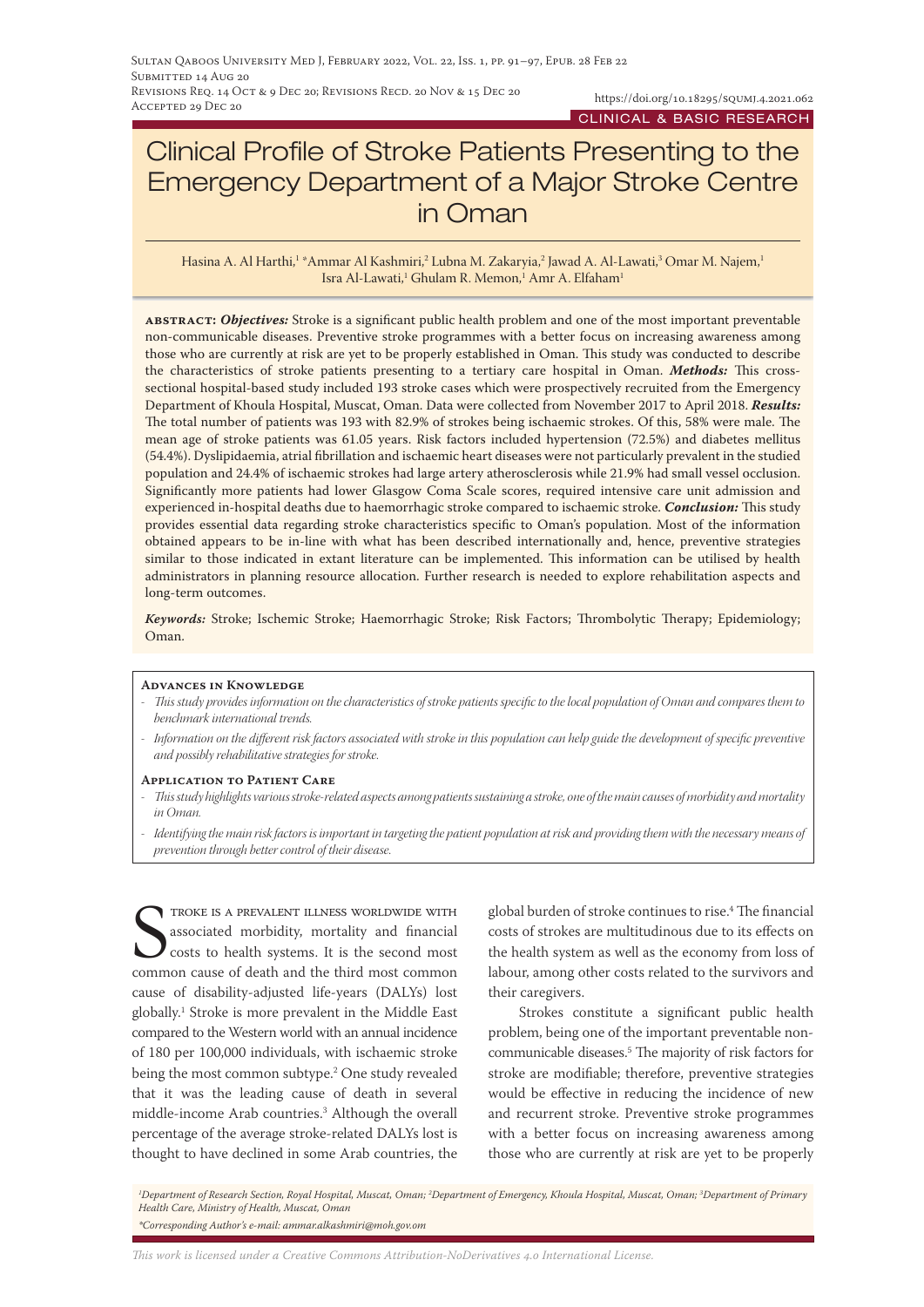established in many countries, including Oman. Patientsat risk of developing stroke have poor awareness of their risks, according to one study from a primary healthcare setting in Oman.6 Furthermore, it appears that many other neighbouring countries of the Gulf Cooperation Council (GCC) seem no different, with less than a third of the at-risk patients in these countries being barely familiar with the meaning of stroke.7

To the best of the authors' knowledge, there has been only a single abstract of a study on ischaemic stroke patients in Oman that has been published thus far.8 No detailed studies have been conducted in Oman on stroke patients and hence, this study will be the first to provide the aforementioned information. This study aimed to describe the features of stroke presented by patients to a stroke centre in a tertiary care hospital in Oman. The findings could aid health system planners in decisions for more efficient resource allocation, including necessary clinical services and development of preventive strategies.

# Methods

This cross-sectional hospital-based study included 193 stroke patients prospectively recruited from the Emergency Department (ED) of Khoula Hospital (KH) from November 2017 to April 2018. KH is one of the main governmental tertiary hospitals with a functioning stroke unit in the capital city of Muscat in Oman. In addition, it is the only tertiary stroke centre under the Ministry of Health with a stroke unit in Muscat. This unit also receives referrals from private and remotely located hospitals.

Patients were included in the study if they had experienced an acute or a sub-acute stroke confirmed by computed tomography (CT) scans and/or magnetic resonance imaging (MRI). They had to have also fulfilled the criteria of the American Heart Association/ American Stroke Association according to which an ischaemic stroke is defined as "an episode of neurological dysfunction caused by focal cerebral, spinal, or retinal infarction", and a haemorrhagic stroke is defined as "rapidly developing clinical signs of neurological dysfunction attributable to a focal collection of blood within the brain parenchyma or ventricular system that is not caused by trauma".<sup>9</sup> In the aforementioned regard, Omani and non-Omani patients aged 18 years or above with a confirmed diagnosis of either intra-cerebral haemorrhage or ischaemic stroke were included in the study. Patients with stroke caused by complications arising from trauma were excluded. Subarachnoid haemorrhage was not included in the

analysis as there were no cases encountered during the study period.

Data was collected from the patients' computerised records as well as from interviews with the patient or a close relative to obtain missing variables in the history. The data on functional assessment obtained by the Neurology Unit upon discharge was gathered from the patient's medical record. The tools used for data collection purposes included standard, pretested forms extracting information regarding demographic characteristics, type of acute stroke, ischaemic stroke subtypes, severity, risk factors, acute management, medical comorbidities, duration of hospital admission, functional assessment and outcomes.

Information regarding the following parameters were evaluated as part of the risk factors for stroke (based on previous or current diagnosis): 1) hypertension, defined as systolic pressure ≥130 mmHg or diastolic pressure ≥80 mmHg or the use of antihypertensive medication; 2) diabetes mellitus (DM), defined as use of insulin or an oral hypoglycaemic agent or a fasting glucose value ≥126 mg/dL; 3) dyslipidaemia, defined as elevated total or low-density lipoprotein cholesterol levels or low levels of high-density lipoprotein cholesterol; and 4) cardiac diseases (atrial fibrillation [AF] and myocardial infarction). Additionally, information regarding a history of current or past tobacco and alcohol use was also obtained. Furthermore, a history of previous stroke and transient ischaemic attacks was also considered.

Ischaemic stroke subtypes were defined according to the Trial of Org 10172 in Acute Stroke Treatment (TOAST) criteria.10 This is a widely-used classification with good reliability and high sensitivity and specificity, based on its aetiology of large-artery atherosclerosis (LAA), small-vessel disease or lacunar stroke, cardioembolic stroke, stroke of other defined aetiologies (OD) or stroke of other undetermined aetiology.

The severity of cases was assessed using the National Institutes of Health Stroke Scale (NIHSS).<sup>11</sup> The total neurological impairment score was interpreted as being very severe  $(>25)$ , severe  $(15–24)$ , moderately severe  $(5-14)$  or mild  $(*5*)$ . The Glasgow Coma Scale, in which cases are categorised as being mild  $(>12)$ , moderate  $(8-12)$  and severe  $( $8$ )$ , was also used.12 Functional assessment was assessed using the Modified Rankin Scale (MRS).13 The time taken for care provision at each stage of stroke management at the ED including triaging, doctor's evaluation, imaging and time when management began were also recorded to evaluate and account for time delay as a potential reason for non-thrombolysis.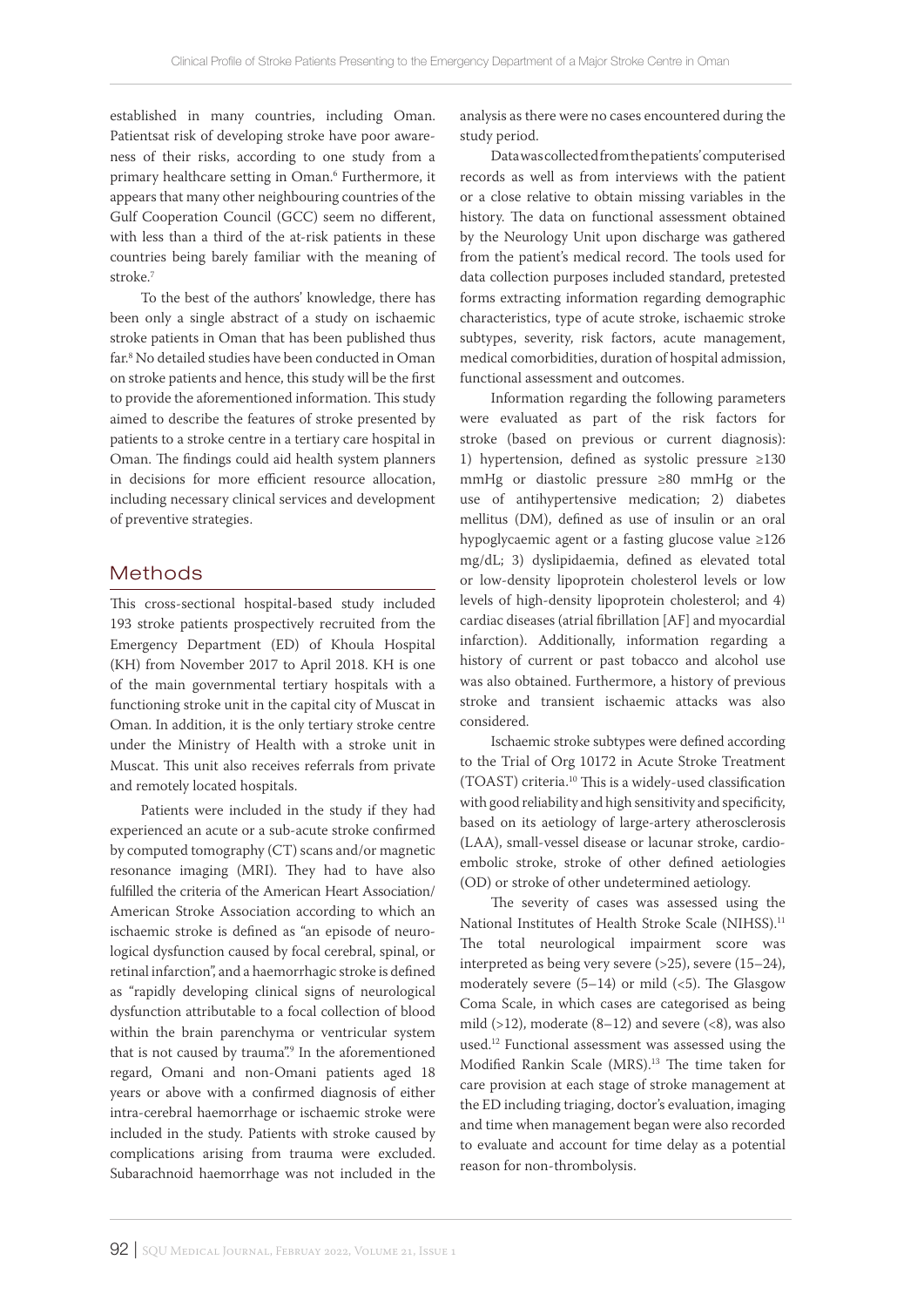| Table 1: Characteristics of stroke patients presenting to the |  |
|---------------------------------------------------------------|--|
| National Stroke Center in Muscat, Oman (N = 193)              |  |

| <b>Characteristics</b>          | n (%)             |                   | $\boldsymbol{P}$ |
|---------------------------------|-------------------|-------------------|------------------|
|                                 | <b>HS</b>         | IS                | value            |
| Total                           | 33(17.1)          | 160 (82.9)        |                  |
| Age                             |                   |                   | 0.016            |
| Age range in<br>years           | $27 - 100$        | $27 - 96$         |                  |
| Mean Age $\pm$ SD               | $55.79 \pm 16.73$ | $62.13 \pm 12.93$ |                  |
| <b>Nationality</b>              |                   |                   | 0.14             |
| Omani                           | 24 (72.7)         | 134 (83.8)        |                  |
| Non-Omani                       | 9(27.3)           | 26 (16.3)         |                  |
| Gender                          |                   |                   | 0.25             |
| Male                            | 16(48.5)          | 96 (60.0)         |                  |
| Female                          | 17(51.5)          | 64 (40.0)         |                  |
| <b>Educational status</b>       |                   |                   | 0.752            |
| Illiterate                      | 9(27.3)           | 38 (23.8)         |                  |
| Read/write                      | 7(21.2)           | 40(25.0)          |                  |
| Elementary<br>education         | 5(15.2)           | 27(16.9)          |                  |
| Secondary<br>education          | 6(18.2)           | 38 (23.8)         |                  |
| Higher<br>education             | 6(18.2)           | 17(10.6)          |                  |
| <b>Marital</b> status<br>0.934  |                   |                   |                  |
| Single                          | 2(6.1)            | 7(4.4)            |                  |
| Married                         | 24 (72.7)         | 121 (75.6)        |                  |
| Divorced                        | 1(3.0)            | 7(4.4)            |                  |
| Widowed                         | 6(18.2)           | 25(15.6)          |                  |
| <b>Smoking status (current)</b> |                   |                   | 0.99             |
| Yes                             | 2(6.1)            | 13(8.1)           |                  |
| No                              | 31 (93.9)         | 147 (91.2)        |                  |
| Alcohol consumption (current)   |                   |                   | 0.69             |
| Yes                             | 1(3.0)            | 11(6.9)           |                  |
| No                              | 32 (97.0)         | 149 (93.1)        |                  |

*HS = haemorrhagic Stroke; IS = ischaemic stroke; SD = standard deviation.*

All the data were analysed using the Statistical Package for Social Science (SPSS), Version 20 (IBM Corp., Chicago, Illinois, USA). Statistical inferences were drawn based on two-tailed tests and a *P* value <0.05 was considered statistically significant. For descriptive analysis, the means, medians, standard deviations and 95% confidence intervals were calculated. The prevalence and frequencies were expressed in terms of percentages and the appropriate tables were designed

**Table 2:** Stroke-related risk factors of stroke patients presenting to the National Stroke Center in Muscat, Oman  $(N = 193)$ 

| Variable                                      | $n(\%)$   |            | $\boldsymbol{P}$ |
|-----------------------------------------------|-----------|------------|------------------|
|                                               | <b>HS</b> | <b>IS</b>  | value            |
| Total                                         | 33(17.1)  | 160 (82.9) |                  |
| Hypertension                                  | 21(63.6)  | 119 (74.4) | 0.21             |
| Diabetes mellitus                             | 13 (39.4) | 92(57.5)   | 0.06             |
| Dyslipidaemia                                 | 7(21.2)   | 51 (31.9)  | 0.29             |
| Ischemic heart<br>disease                     | 3(9.1)    | 34(21.3)   | 0.16             |
| Atrial fibrillation                           | 4(12.1)   | 11(6.9)    | 0.30             |
| Hypertension<br>+ diabetes +<br>dyslipidaemia | 6(18.2)   | 39(24.4)   | 0.44             |
| Past history of<br>stroke                     | 4(12.1)   | 27(16.9)   | 0.40             |
| Family history of<br>stroke                   | 1(3.0)    | 3(1.9)     | 0.53             |

*HS = haemorrhagic Stroke; IS = ischaemic stroke.*

to describe the study population. Further analysis of ischaemic stroke cases ( $n = 160$ ) was also performed.

The study was approved by the ethics and research committee under the administration unit of the Directorate General of Muscat. Informed consent was obtained from each participant or his/her relative before any interview or neurologic examination was conducted.

# **Results**

A total of 193 confirmed cases of stroke with a mean age of  $61.05 \pm 13.81$  years were included in this study. The majority of cases were categorised as ischaemic strokes ( $n = 160, 82.90\%$ ) and predominantly male (58%) among both Omanis and non-Omanis, with a male-female ratio of 1.38:1. There was no significant difference between the types of strokes in terms of gender distribution (*P* = 0.25) [Table 1]. More than half (63%) of the total cases were below 65 years of age with haemorrhagic stroke found mostly among the younger patients. Eight out of 10 stroke patients were Omanis, which could be reflective of the free medical care offered to Omani nationals compared to non-Omanis.

Hypertension was the most prevalent risk factor (72.5%) followed by DM (54.4%), which was more common among ischaemic stroke cases. Approximately a quarter of the ischaemic stroke patients reported hypertension, diabetes and dyslipidaemia and 51.3% of them were in the 40–60-year age group. Among the ischaemic stroke cases,  $16.9\%$  (n = 27) and  $6.9\%$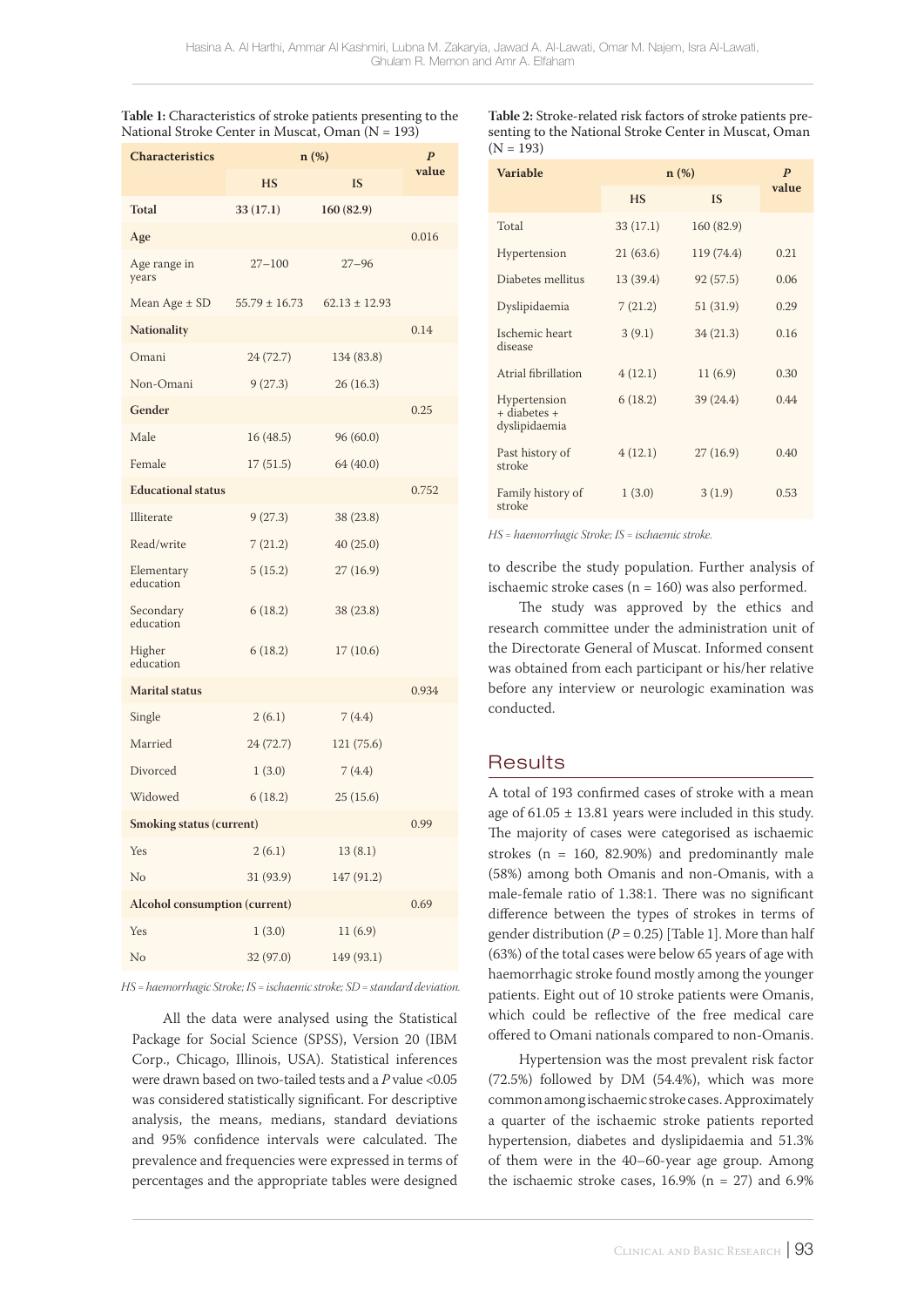**Table 3:** Severity of stroke and various other stroke-related outcomes of stroke patients presenting to the National Stroke Center in Muscat, Oman  $(N = 193)$ 

| Variable                                        | $n(\%)$              |                    | $\overline{P}$ |
|-------------------------------------------------|----------------------|--------------------|----------------|
|                                                 | HS                   | <b>IS</b>          | value          |
| <b>Total</b>                                    | 33(17.1)             | 160(82.9)          |                |
| <b>National Institute of Health Scale Score</b> |                      |                    | 0.005          |
| Mild                                            | 13 (39.4)            | 109 (68.1)         |                |
| Moderate                                        | 11(33.3)             | 38 (23.8)          |                |
| Severe/very severe                              | 9(27.3)              | 13(8.1)            |                |
| Glasgow coma scale                              |                      |                    | 0.001          |
| Mild                                            | 23 (69.7)            | 150 (93.8)         |                |
| Moderate                                        | 4(12.1)              | 7 (4.4)            |                |
| Severe                                          | 6(18.2)              | 3(1.9)             |                |
| Complications*                                  | 9(28.1)              | 22 (14.2)          | 0.07           |
| Intensive care unit<br>admission*               | 16(50.0)             | 35(22.6)           | 0.004          |
| Hospital stay $\pm$ SD                          | $10.58 \pm$<br>11.89 | $7.94 \pm$<br>7.31 | 0.09           |
| Outcome                                         |                      |                    | 0.35           |
| Died                                            | 5(15.2)              | 11(6.9)            |                |
| Survived                                        | 27(81.8)             | 144 (90.0)         |                |
| Signed LAMA                                     | 1(3.0)               | 5(3.1)             |                |
| Modified ranking score upon discharge*          |                      |                    | 0.26           |
| No symptoms                                     | 1(3.1)               | 12(7.7)            |                |
| No significant<br>disability                    | 3(9.4)               | 30(19.4)           |                |
| Slight disability                               | 4(12.5)              | 32 (20.6)          |                |
| Moderate disability                             | 10(31.3)             | 43 (27.7)          |                |
| Moderately sever<br>disability                  | 6(18.8)              | 21 (13.5)          |                |
| Severe disability                               | 3(9.4)               | 5(3.2)             |                |
| Died                                            | 5(15.6)              | 12 (7.7)           |                |

*HS = haemorrhagic Stroke; IS = ischaemic stroke; CI = confidence interval; SD = standard deviation; LAMA = left against medical advice. \*Patients who left against medical advice were excluded and percentages have been calculated based on the total number of remaining patients.*

(n = 11) reported history of previous stroke and transient ischaemic attack, respectively [Table 2]. The distribution of cases according to severity are demonstrated in Table 3.

According to the NIHSS score ranking, haemorrhagic stroke cases were more severe compared to ischaemic stroke cases ( $P = 0.005$ ). The severity of stroke incidents correlated with the age group among the ischaemic stroke cases, with 69.2% of severe cases presenting among patients aged above 60 years

**Table 4:** Average time spent during different stages of care provision at the Emergency Department for stroke patients presenting on the day of stroke symptom development to the National Stroke Center in Muscat, Oman (n = 106)

| Variable                                     | Mean in minutes $+$ SD |
|----------------------------------------------|------------------------|
| Time from arrival until triage               | $6.77 + 4.5$           |
| Time from arrival until doctor<br>evaluation | $7.58 + 0.82$          |
| Time from arrival until imaging              | $28.53 + 3.08$         |

*SD = standard deviation.*

 $(P = 0.004)$  but not among the haemorrhagic stroke cases ( $P = 0.816$ ). The age group also correlated with outcomes among the haemorrhagic stroke cases (*P* = 0.002) with five deaths being reported among the haemorrhagic stroke cases; all of these patients were below 40 years of age and had an NIHSS score ranging from severe to very severe. There was no significant difference between the two genders in relation to the NIHSS score ( $P = 0.488$ ) or outcome ( $P = 0.319$ ).

The average time (in minutes) spent on different steps of providing care in the ED for patients being attended to on the day of symptom presentation (n = 106) can be found in Table 4. Among these cases, 25.6% presented directly to the ED while the rest were escorted by ambulance. Among those escorted by ambulance, 96.9% were diagnosed with a query stroke.

Around half of the cases ( $n = 82$ ) were classified utilising the TOAST classification system, of which 45% were diagnosed with large artery atherosclerosis, 40% with small vessel occlusion, 9% with stroke of other undetermined aetiology and 6% were cardioembolic. The rest of the cases, however, did not receive any classification. The majority of the cases that were classified were diagnosed with LAA followed by small vessel occlusion.

Around 53.7% of the ischaemic stroke cases presented on the day the symptoms of stroke developed. Approximately 5.8% of early presenting cases had a contraindication for thrombolysis. Only 19 (11.9%) of all ischaemic stroke cases ( $n = 160$ ) had intravenous thrombolysis, five of whom died.

### Discussion

To the best of the authors' knowledge, this is the first detailed account of the characteristics of stroke patients presenting to the main National Stroke Center in Oman. In this study, several aspects related to stroke among patients presenting acutely to a tertiary care hospital were looked at. These included demographics, associated risk factors, clinical presentation and their sequelae. The mean age for stroke in the current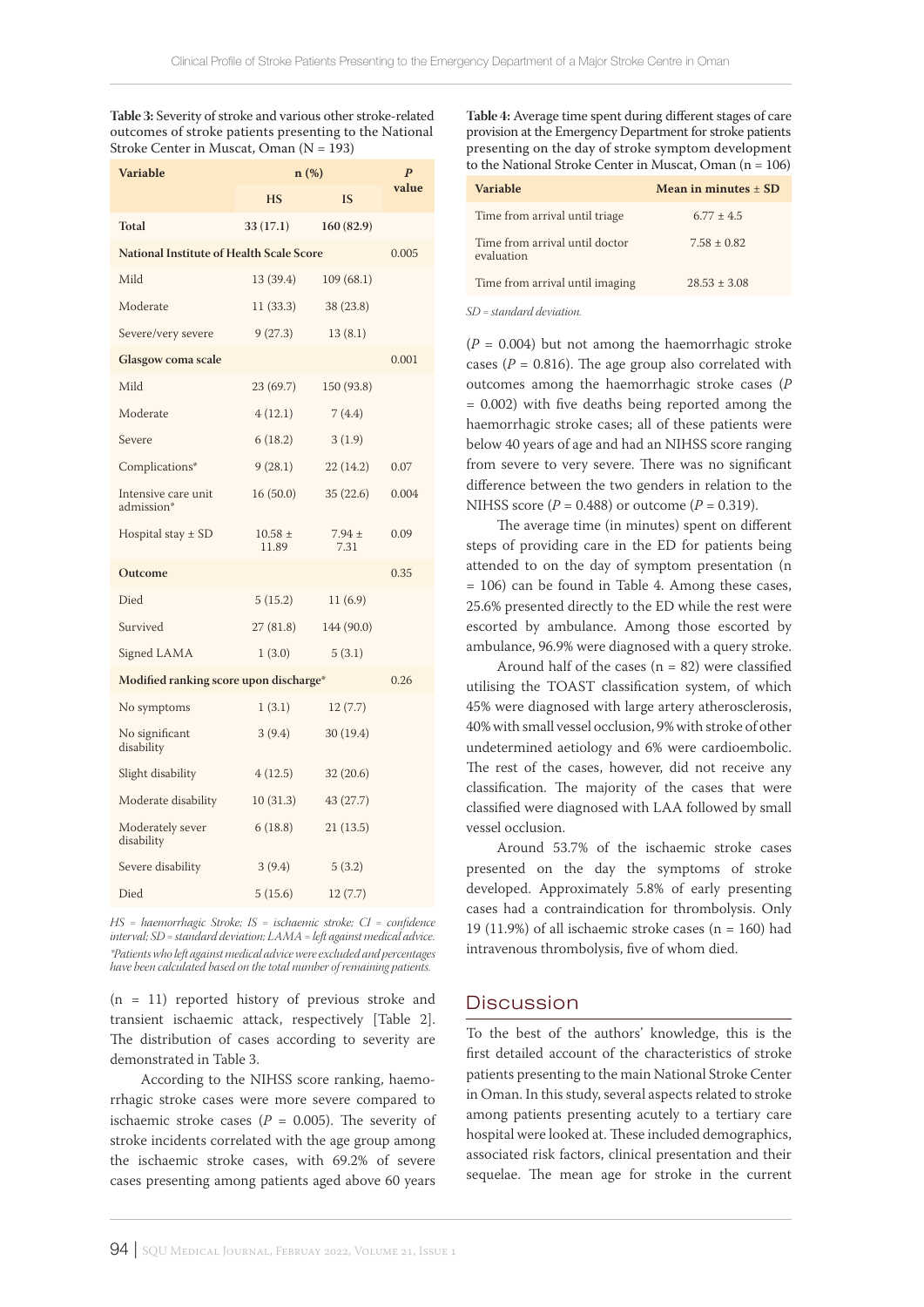population was similar to the mean age reported by many South Asian countries. For example, the mean age was 59 years in Pakistan and 63 years in India.14 In the Western world, however, the mean age of incident stroke was higher, (68 years in the USA and 71 years in Italy).15 This finding may be a source of concern considering the relatively young age of stroke onset for both its types in Oman. However, it is known from experience that the documentation of age in Oman has been inaccurate in the past, especially for generations born prior to the 1970s. During those times, Oman had an underdeveloped system for civil registration of vital statistics, including recording birth dates. Most of the current cohort afflicted by stroke were born at home with no birth certificates. Furthermore, patients from this generation tended to underestimate their age when asked for the same as part of the medical records at admission. Therefore, the average age of incident stroke cases at onset may actually be closer to that of the Western world than it appears now.

Since stroke is potentially preventable through control of its risk factors, it is important to identify these risk factors and determine their relative prevalence in order to manage them through primary prevention. Hypertension can lead to ischaemic stroke through acceleration of the development of atherosclerosis which results in atherothrombotic events. The relationship between hypertension and haemorrhagic stroke is also well documented with global consistency.16 Uncontrolled hypertension is the main cause for primary intracerebral haemorrhage. This can be prevented through good blood pressure control and regular medical check-ups to diagnose hypertension early. Patients are often diagnosed with hypertension only after the development of a target organ issue such as a haemorrhagic stroke.17

Approximately half of the patient population in the present study had DM with a significantly higher prevalence in the ischaemic stroke group. Ischaemic stroke is known to be independently associated with DM which increases its risk two to six times. However, with regards to haemorrhagic stroke, the link with diabetes has not been consistent. AF is another risk factor associated with ischaemic stroke. AF is also associated with a higher risk of stroke recurrence, whether it is diagnosed after or known before the stroke incident.18 It is interesting to note that the prevalence of AF in the present ischaemic stroke group was approximately 8%, significantly lower than the internationally reported rate which can reach as high as one third of the stroke cases.<sup>19</sup> Whether this represents a generally lower incidence of AF in the current sample or more efficient management of existing AF with anticoagulation leading to a lower incidence of thrombotic complications remains unclear. However, it is important to note that AF can get picked-up later during the patient's hospital course or later during follow-up with a cardiologist using Holter monitoring; hence, it is possible that some cases were not identified during the patients' course of admission at the ED.

Other risk factors known to have an association with stroke were analysed. These included past history of transient ischaemic attacks, dyslipidaemia, ischaemic heart disease and a family history of stroke. These factors were more commonly absent than present in the current population.

The majority of strokes were of the ischaemic type constituting more than 80% of cases with the rest being haemorrhagic. This is consistent with reports from Western countries where ischaemic stroke is significantly more common than haemorrhagic stroke.20 Studies from other Arab countries, including the GCC, reported variable proportions for ischaemic stroke ranging from approximately 58% to 87%, with the highest being reported in Saudi Arabia and the lowest in Bahrain and Sudan, where haemorrhagic stroke comprised a larger percentage.21–23 The latter is more consistent with the pattern of strokes observed in the Eastern part of the globe, where the incidence of haemorrhagic stroke is reported to be twice that seen in the West.<sup>24</sup> This higher incidence is even seen in East Asians who have immigrated to the West.25 These differences may partly be related to ethnicity, a factor which was not explored in this study.<sup>26</sup> The fact that the current findings mirror the Western patterns of this disease may be a reflection of the change in lifestyle in Oman that has accompanied the rapid modernisation and development that the country has witnessed over the past four decades, including changes in the healthcare system. Furthermore, the lower rate of haemorrhagic stroke is likely due to implementation of treatment screening programmes for the hypertension, a significant factor known to be related to haemorrhagic strokes.27,28

When comparing the severity of the two subtypes of stroke, haemorrhagic stroke had significantly worse outcomes compared to ischaemic stroke with a higher incidence of requiring admission to the intensive care unit and a longer hospital stay. The incidence of death was twice as common in haemorrhagic strokes. This is consistent with findings from many international studies.29 Intracranial haemorrhage causes more severe strokes and is known to be an independent predictor of poor neurological outcomes with higher odds of long-term disability. This is a direct result of haemorrhage causing larger anatomic lesions when compared to ischaemia-induced strokes.<sup>30</sup> The in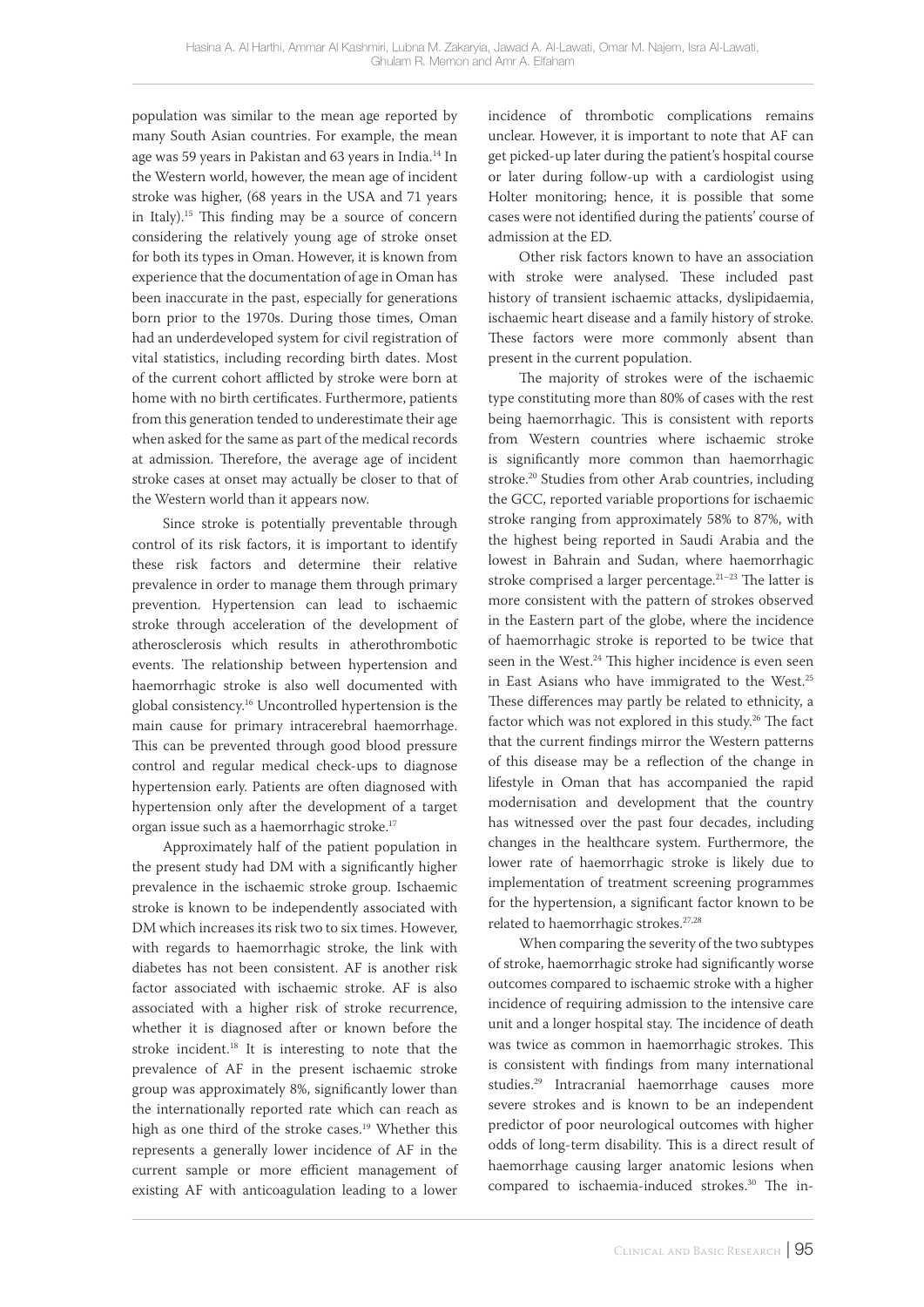hospital mortality rate of haemorrhagic stroke was relatively low compared to other reports.<sup>31</sup>

This study has certain strengths and limitations. This is the first study from Oman to prospectively collect data from patients during their ED visits. It systematically reviewed the burden of stroke admitted to the National Stroke Center. The findings from this study can be utilised to inform future research in the country and to guide appropriate preventive strategies as well as resource allocation.

One limitation of this study is that it is a singlecentre study; therefore, the findings may not be considered to be generalisable to the entire population. Furthermore, the sample size was relatively small, which may affect the reliability of the obtained statistical results. Another limitation is that patients were only interviewed during their ED visits, which limited the collection of other variables that may have been relevant and could have been collected if the study had included following the patients' in-hospital course. In addition, patients were not followed-up with throughout their rehabilitation course, limiting the information obtained on their pattern of recovery. For future studies, it will be important to expand the research to include all stroke patients admitted to hospitals in Oman. The adequacy of long-term and rehabilitation facilities for stroke patients is still to be assessed in Oman.

# Conclusion

This study provides essential data on stroke characteristics which is important in developing effective prevention, management and rehabilitation strategies specific to Oman's population. Most of the information obtained conforms with that described internationally and, therefore, similar preventive strategies can be implemented. Furthermore, the information can be utilised by health administrators in planning resource allocation. Further research is needed to explore rehabilitation aspects and long-term outcomes.

#### conflict of interest

The authors declare no conflicts of interest.

#### funding

No funding was received for this study.

# authors' contribution

HH, AK, JL conceptualised and designed the study. LZ, ON, IL, GM, AE AB collected the data. HH, AK, JL analysed and interpreted the results. HH, AK, JL drafted the manuscript. All authors reviewed the results and approved the final version of the manuscript.

## References

- 1. Murray CJ, Vos T, Lozano R, Naghavi M, Flaxman AD, Michaud C, et al. Disability-adjusted life years (DALYs) for 291 diseases and injuries in 21 regions, 1990–2010: A systematic analysis for the Global Burden of Disease Study 2010. The Lancet 2012; 380:2197–223. [https://doi.org/10.1016/S0140-6736\(12\)61689-4](https://doi.org/10.1016/S0140-6736(12)61689-4).
- 2. Feigin VL, Forouzanfar MH, Krishnamurthi R, Mensah GA, Connor M, Bennett DA, et al. Global Burden of Diseases, Injuries, and Risk Factors Study 2010 (GBD 2010) and the GBD Stroke Experts Group. Global and regional burden of stroke during 1990–2010: findings from the Global Burden of Disease Study 2010. The Lancet 2014; 383:245–54. [https://doi.](https://doi.org/10.1016/s0140-6736(13)61953-4) [org/10.1016/s0140-6736\(13\)61953-4](https://doi.org/10.1016/s0140-6736(13)61953-4).
- 3. Benamer HT, Grosset D. Stroke in Arab countries: A systematic literature review. J Neurol Sci 2009; 284:18–23. [https://doi.](https://doi.org/10.1016/j.jns.2009.04.029) [org/10.1016/j.jns.2009.04.029](https://doi.org/10.1016/j.jns.2009.04.029).
- 4. Mokdad AH, Jaber S, Aziz MI, AlBuhairan F, AlGhaith AJ, AlHamad NM, et al. The state of health in the Arab world, 1990–2010: An analysis of the burden of diseases, injuries, and risk factors. The Lancet 2014; 383:309–20. [https://doi.org/10.10](https://doi.org/10.1016/S0140-6736(13)62189-3) [16/S0140-6736\(13\)62189-3.](https://doi.org/10.1016/S0140-6736(13)62189-3)
- 5. World Health Organization. Global Burden of Diseases. From: https://vizhub.healthdata.org/gbd-compare Accessed: Jun 2019.
- 6. Al Shafaee MA, Ganguly SS, Al Asmi AR. Perception of stroke and knowledge of potential risk factors among Omani patients at increased risk for stroke. BMC Neurol 2006; 6:38. [https://doi.](https://doi.org/10.1186/1471-2377-6-38) [org/10.1186/1471-2377-6-38.](https://doi.org/10.1186/1471-2377-6-38)
- 7. Kamran S, Bener AB, Deleu D, Khoja W, Jumma M, Al Shubali A, et al. The level of awareness of stroke risk factors and symptoms in the Gulf Cooperation Council countries: Gulf Cooperation Council stroke awareness study. Neuroepidemiol 2007; 29:235–42. <https://doi.org/10.1159/000112856>.
- 8. Gujjar AR, Ramachandiran N, Jacob PC, Al-Azri F, Ganguly SS, Shoaib RH et al. Ischemic stroke outcomes in Oman: Experience of a university-hospital based stroke registry. J Neurol Sci 2015; 357:e380.<https://doi.org/10.1016/j.jns.2015.08.1353>.
- 9. Sacco RL, Kasner SE, Broderick JP, Caplan LR, Connors JJ, Culebras A, et al. An updated definition of stroke for the 21st century: A statement for healthcare professionals from the American Heart Association/American Stroke Association. Stroke 2013; 44:2064–89. <https://doi.org/10.1161/STR.0b013e318296aeca>.
- 10. Adams Jr HP, Bendixen BH, Kappelle LJ, Biller J, Love BB, Gordon DL, et al. Classification of subtype of acute ischemic stroke. Definitions for use in a multicenter clinical trial. TOAST. Trial of Org 10172 in acute stroke treatment. Stroke 1993; 24:35–41.<https://doi.org/10.1161/01.str.24.1.35>.
- 11. Brott T, Adams HP, Olinger CP, Marler JR, Barsan WG, Biller J, et al. Measurements of acute cerebral infarction: A clinical examination scale. Stroke 1989; 20: 864–70. [https://doi.org/110.1161/0](https://doi.org/110.1161/01.str.20.7.864) [1.str.20.7.864](https://doi.org/110.1161/01.str.20.7.864).
- 12. Teasdale G, Jennett B. Assessment of coma and impaired consciousness: A practical scale. The Lancet 1974; 304:81–4. [https://doi.org/10.1016/s0140-6736\(74\)91639-0](https://doi.org/10.1016/s0140-6736(74)91639-0).
- 13. Rankin J. Cerebral vascular accidents in patients over the age of 60: II. Prognosis. Scott Med J 1957; 2:200–15. [https://doi.org/1](https://doi.org/10.1177/003693305700200504) [0.1177/003693305700200504.](https://doi.org/10.1177/003693305700200504)
- 14. Wasay M, Khatri IA, Kaul S. Stroke in South Asian countries. Nat Rev Neurol 2014; 10:135–43. [https://doi.org/10.1038/](https://doi.org/10.1038/nrneurol.2014.13) [nrneurol.2014.13.](https://doi.org/10.1038/nrneurol.2014.13)
- 15. Grysiewicz RA, Thomas K, Pandey DK. Epidemiology of ischemic and hemorrhagic stroke: Incidence, prevalence, mortality, and risk factors. Neurol Clin 2008; 26:87195. [https://doi.org/10.10](http://v) [16/j.ncl.2008.07.003.](http://v)